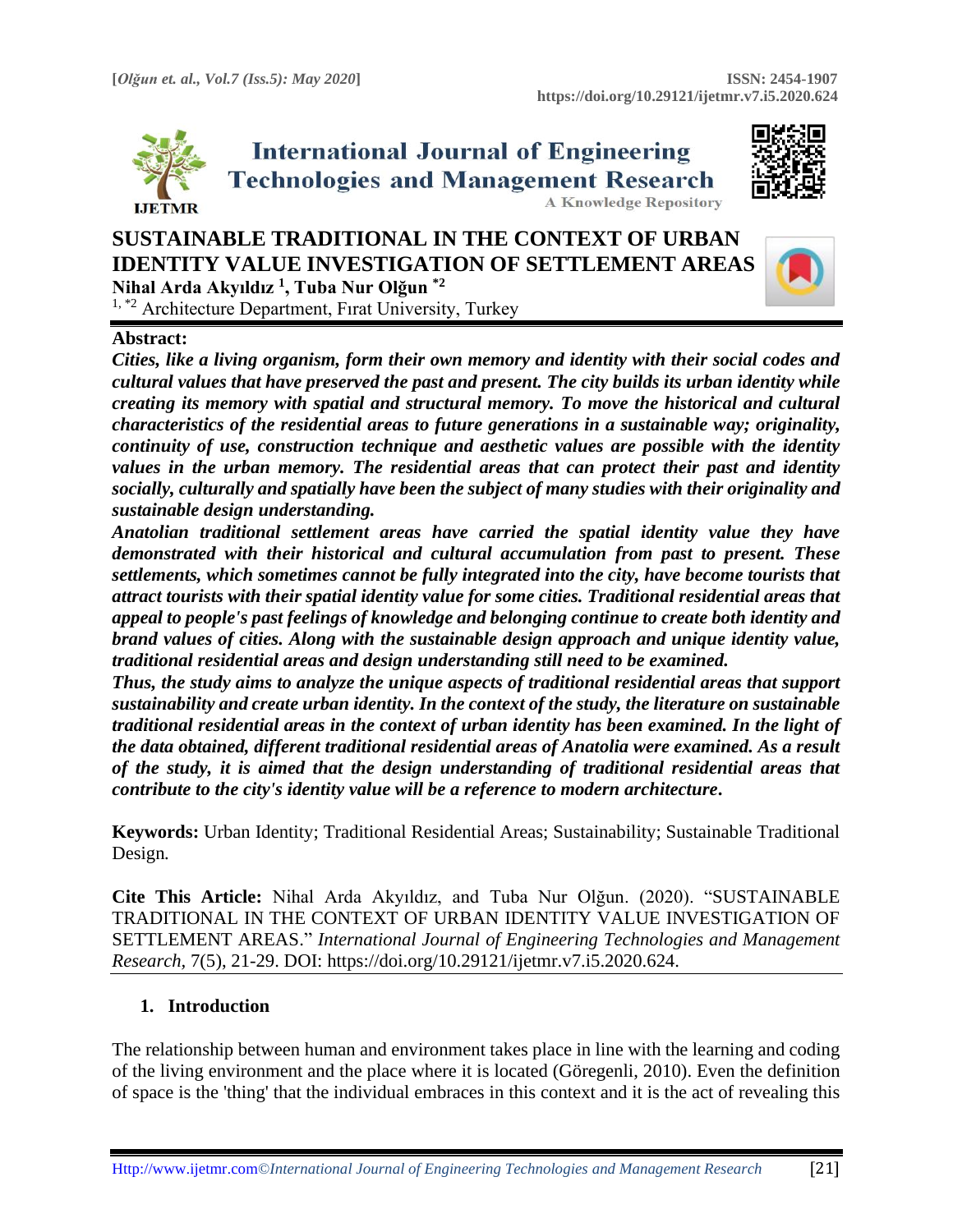phenomenon by reflecting it to social reality together with personal items, space status and symbolic expressions (Appadurai, 1986; Öymen Özak, 2008; Yanmaz, 2018). From this point of view, it is possible to define the living environment as architectural products built on a large scale within the urban space with social predictions. Therefore, it gains meaning with the components of identity, structure and meaning by the environment observer / living and can be defined in this context (Lynch, 1960).

By maintaining a healthy and uninterrupted relationship between urban memory and urban space, it is possible for cities to preserve their identity or gain identity from the past (Ünlü, 2017). Each urban settlement has its own spatial textures and a unique identity, which it presents with its cultural accumulation; this identity becomes meaningful with its ability to survive and protect it (Bircan, 2019). Preserving urban identity for sustainable residential areas is of special importance for social, cultural and economic sustainability. Spatial sustainability and sustainability is possible by preserving historical, cultural and identity values that extend from past to future (Bilsel et al., 2000; Bilsel, 2002).

The aim of the study is to evaluate the sustainability of traditional settlements, where the concept of identity is intensely, and to draw attention to the relation between identity and traditional settlement in this context. Within the scope of the study, the information in the related literature has been included and various traditional settlements in Anatolia have been discussed with on-site examinations. As a working method, the resources related to the subject were researched and sample areas were visited. It is aimed that the data obtained as a result of the study will emphasize the importance of the identity values of the cities and provide reference to modern designs.

## **2. The Relationship Between Urban Identity and Sustainable Traditional Design Approach**

The concept of identity, as a social entity, is used to define all of the qualities, signs and features of the human, as well as the documents that introduce the person, the identification card, identity, as well as all the features that are used to identify any object (TDK, 2018). Within the scope of this definition, the identity of the residential areas reveals that the city is a dynamic concept that covers the spirit and the social perception of the individuals it contains. It has a unique identity that blends with the combination of abstract and concrete qualities that distinguish urban settlements like people from others (Polat, 2013; Polat et al., 2018).

Each urban identity consists of roads, regions, nodes / focal points, edges, and sign / triangulation elements that are unequal in each other with their unique and unique continuity (Lynch, 2014; Akyıldız, 2017). Addressing the identities revealed by physical, social, cultural, formal, historical and urban functions as a whole is an urban identity (Özgür, 2011; Sağlık ve Kelkit, 2019). This identity, together with its unique historical and cultural accumulation, includes all the distinctive qualities it has acquired by blending its social, economic and cultural functions and reflecting it to spatial organizations (Keleş, 1998; TÜBA, 2011; Akkoç, 2017).

Cultural heritage accumulation, which stands out as an identity value especially in the historical settlement areas of cities, is defined by the continuity and authenticity of identity and memory that express the past of the society (Aksoy & Enlil, 2012; Polat et al., 2018). Due to this cultural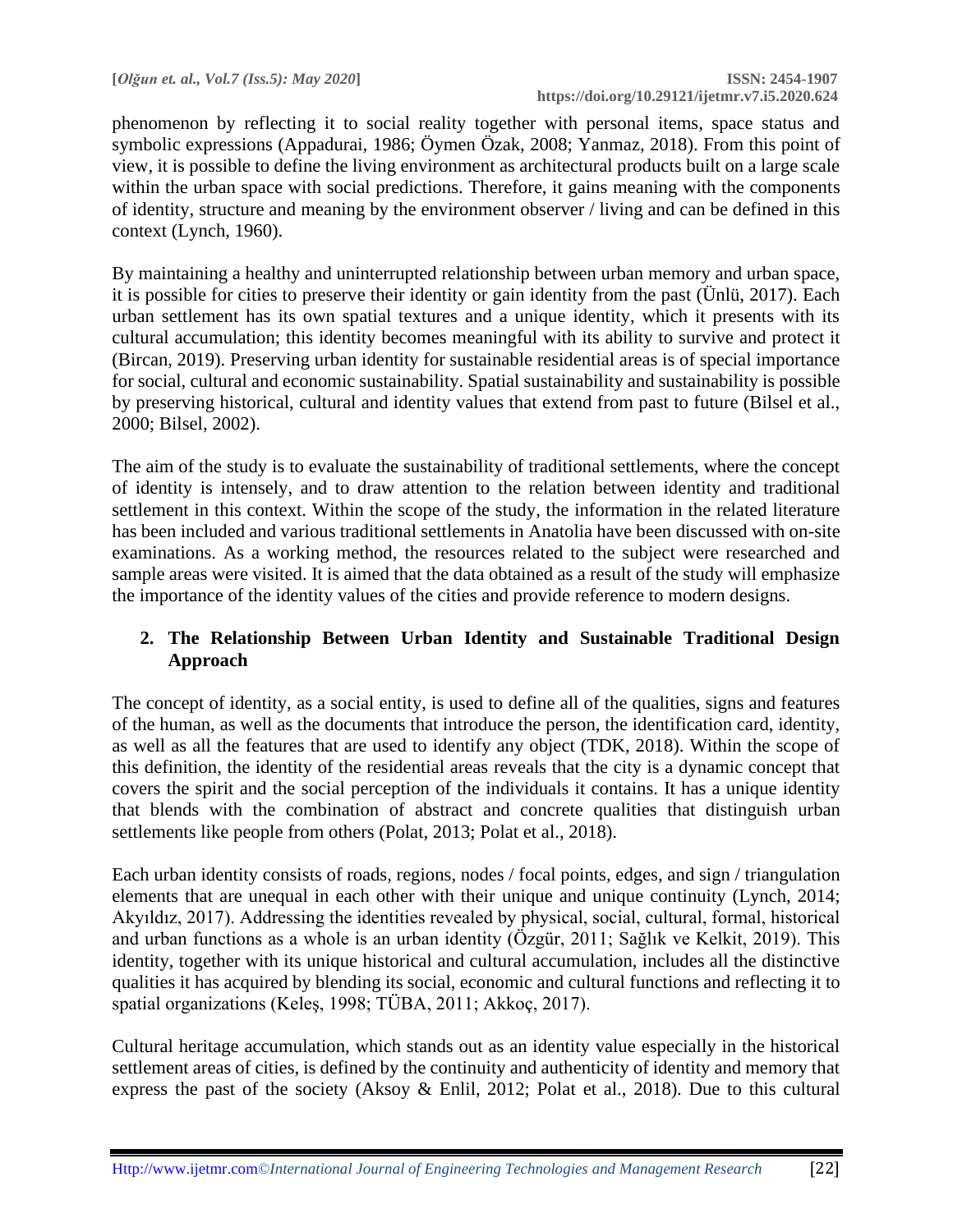heritage and identity value, cities should be preserved together with their socio-economic and socio-cultural accumulation and transferred to future generations (Mason, 2020; Polat et al., 2018). For this reason, the urban identity of residential areas has become one of the most important works carried out for the sustainability of the cities rather than being an objective or subjective concept (Tavakoli, 2010; Health and Kelkit, 2019).

Traditional structures that symbolize the cultural presence and identity value in traditional residential areas with their concrete and intangible values are also an important asset of sustainable development. The concept of sustainability, which first appeared in the 1960s; It describes a participatory process with a social perspective that allows the society to use social, cultural and natural resources prudently and that requires respect (Gladwin et al., 1995). Along with its economic, social and environmental components, sustainability will also be possible, if sustainable, for cities (Şahin et al., 2018). The concept of sustainability, especially in traditional societies, is addressed in the sense of 'sustaining' or 'supporting from below' in meeting all the population needs of today and the future (Salman, 2018). The most important step in the approaches to cultural heritage management has been to address human rights principles by integrating them with protection policies, and this basic reference has made it possible to transfer all the values that have an identity in the context of sustainability to future generations by protecting the spatial memory owned by the society (Jokilehto, 2005; Oviedo and Puschkarsky, 2012). From this point of view, social, cultural and spatial values are accepted as an important component of sustainable development, environmental awareness and economic production resources (Naycı, 2016).

# **3. Identity and Sustainability in Anatolian Traditional Settlements**

Anatolian settlements located within the borders of Turkey, constitutes a long history and unique area stands out with its rich culture. The settlements in Anatolia, which embodies many unique values with its geography and architecture, have many data that will reference modern settlements in the context of sustainability with their unique identities.

Although Anatolian settlements have basically similar characteristics compared to east, middle, west, north and south regions, they differ architecturally in terms of various details. Parameters such as climate, vegetation, topography and cultural values have been effective in the development of these differences. In this sense, examples from different regions of Anatolia will be useful for evaluating the general identity of this unique settlement and considering it in the context of sustainability.

Diyarbakır settlement, located in the east of Anatolia, is one of the sustainable traditional residential areas that stand out in the context of urban identity value. Located in the north of Mesopotamia, this settlement is where the summer months pass with high temperature and drought values; and it is located in an area showing terrestrial climate where the winter months are cold. History BC The area called Suriçi in Diyarbakır, which dates back to 7000s, constitutes the traditional settlement area (Beysanoğlu, 1999) (Figure 1, 2).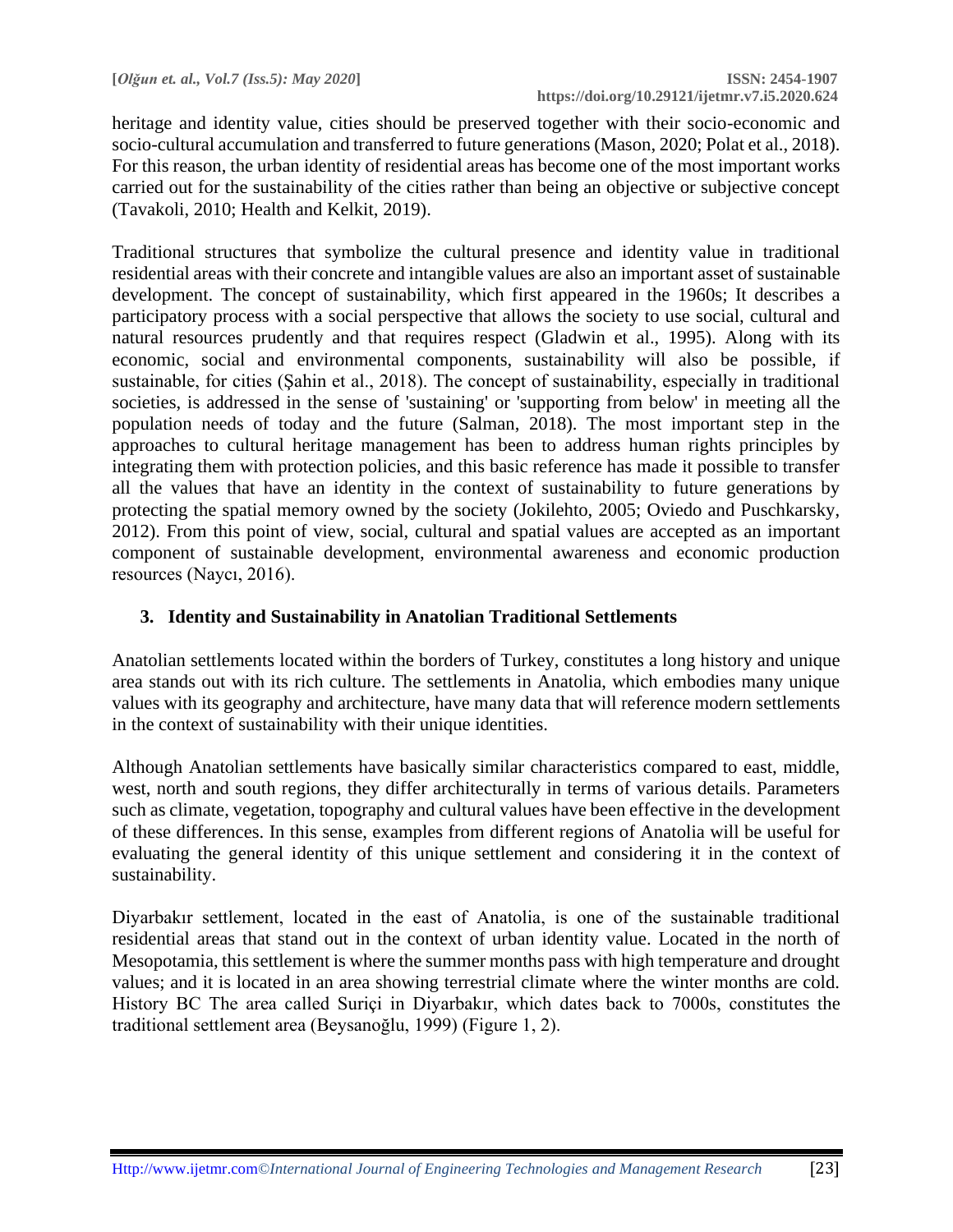

Figure 1: Diyarbakır's location in Turkey (URL 1)



Figure 2: Diyarbakır Suriçi maps (URL 2; URL 3)

When Suriçi settlement is examined, important data are found in the context of urban identity. In this sense;

- The fact that the users of the settlement have a conservative structure is also reflected in the design of the building, and courtyards that are mostly closed to the outside are used.
- Since the crowded families are general users, common housing and multi-room houses are widely used.
- Due to the hot climate, street textures are designed to minimize the effects of the sun.
- Stone material specific to the region was used extensively. (Figure 3).



Figure 3: Street textures and buildings in Diyarbakır Suriçi traditional settlement (27.10.2018)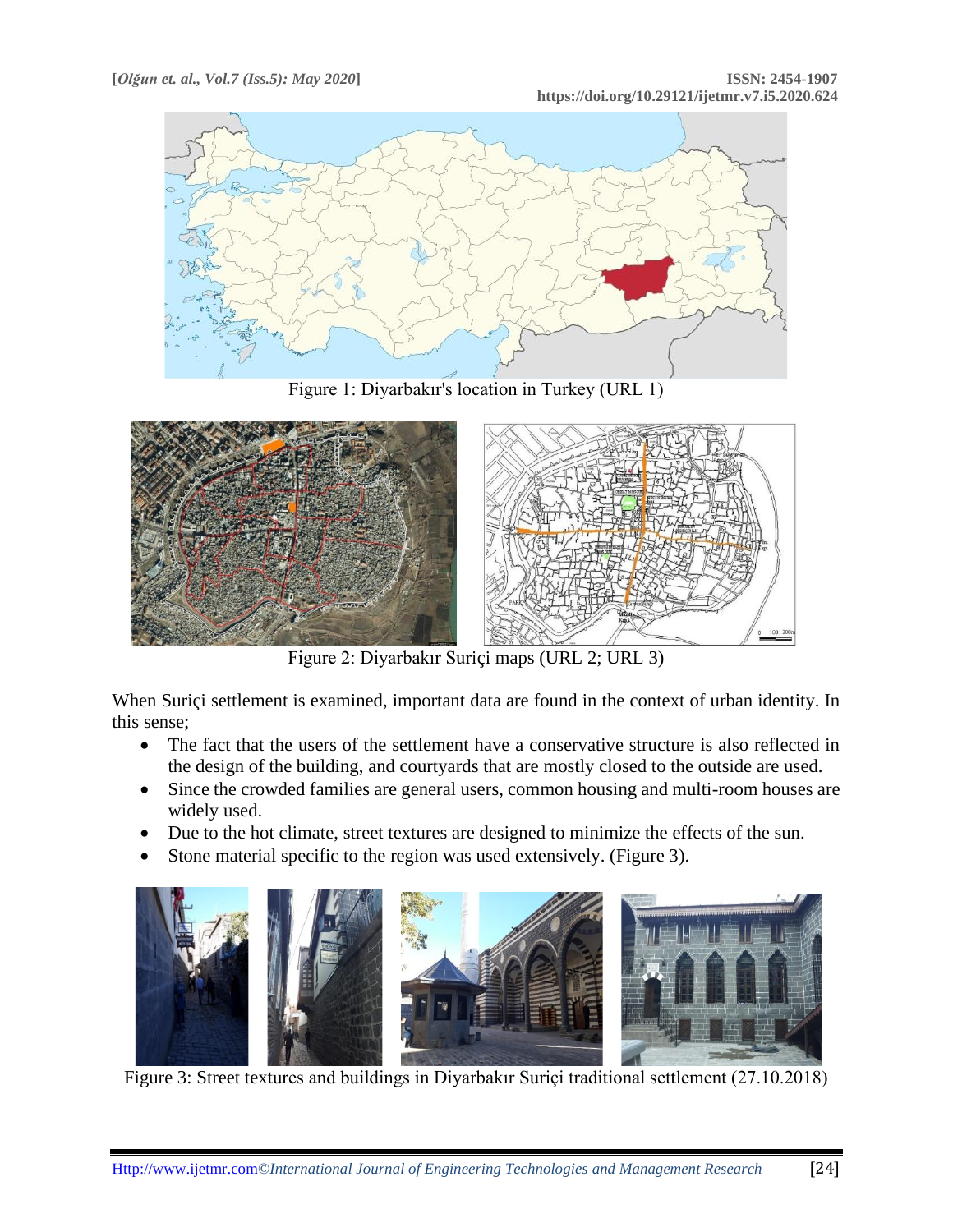One of the prominent settlements in Anatolia in the context of urban identity is Safranbolu, located in the central-northern region of the area (Figure 4). The traditional settlement of Safranbolu, which is a district of Karabük province and has the characteristics of the Black Sea climate, is located in an area with plenty of precipitation. For this reason, the settlement, which also has a rich vegetation, was founded in BC. It has a long history dating back to the 4th century (Bozkurt Azezli, 2009). The benefits of all these riches and their strategic location are reflected in Safranbolu's unique traditional architecture.



Figure 4: Safranbolu's location in the Karabük city and Turkey (URL 4; URL 5)

Safranbolu settlement contains many original data in terms of cultural identity within the context of being a sustainable traditional settlement. In this context;

- Large families living in the settlement enabled the structures to be arranged and designed accordingly.
- Since it is located in an area with heavy rainfall, wood material was used extensively in the construction of the building.
- Cracked roofs have been widely used to minimize the effects of heavy rain.
- Due to the fact that there are usually storage areas on the ground floors of the buildings, stone material was used and the spaces opened outside were kept very small. (Figure 5).



Figure 5: General view and architecture of Safranbolu (Bozkurt Azezli, 2009; Özdemir, 2011)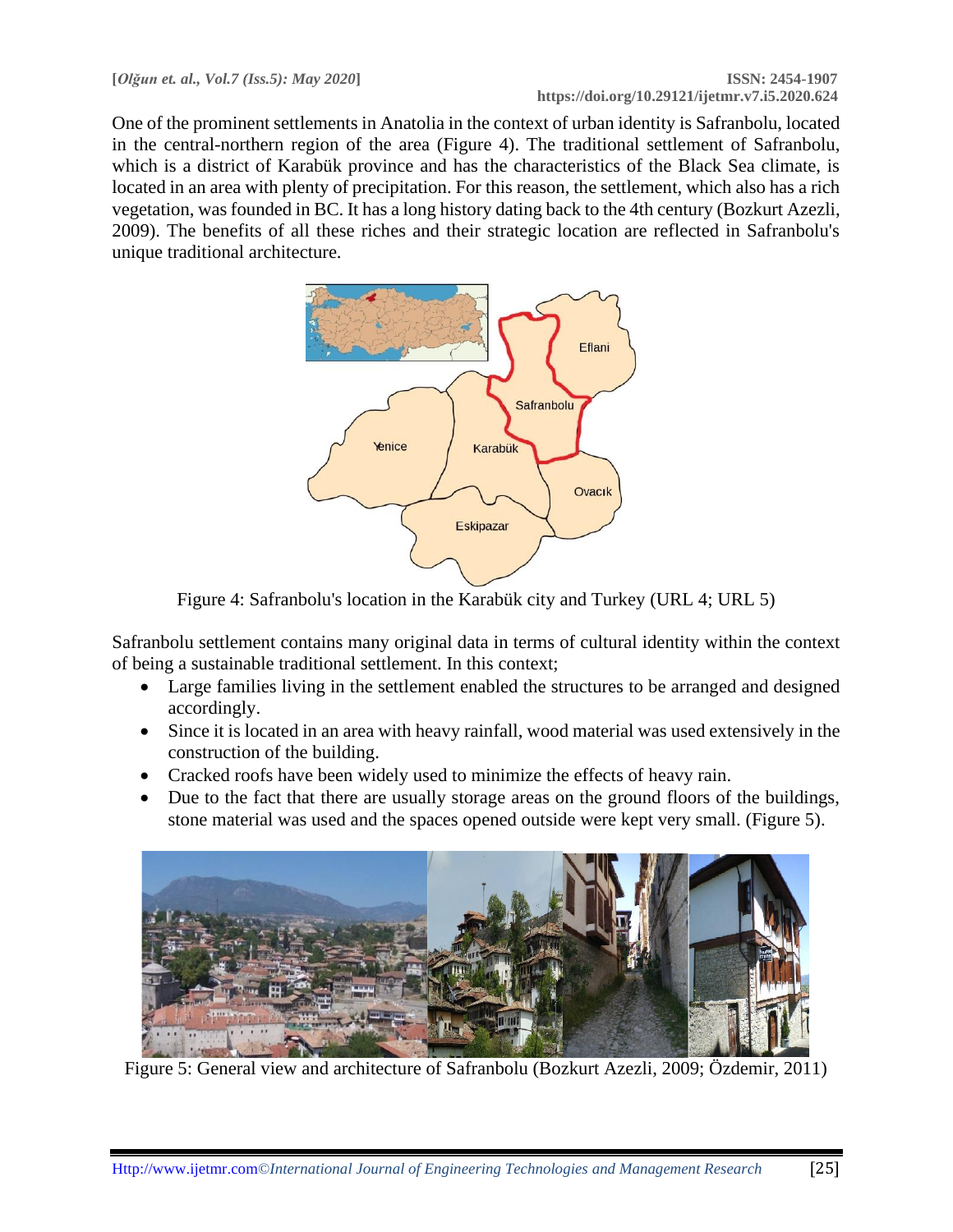Traditional settlements in the west of Anatolia, such as settlements in the eastern and central regions, are sustainable areas with many unique data in terms of urban identity value. In this sense, İzmir settlement, located in the west of Anatolia, is one of the areas that clearly reveal its unique identity with its regions where traditional structures are dense. The history of İzmir, which is located on the coast of the Aegean Sea and has a Mediterranean climate, is also very old (Figure 6).



Figure 6: Izmir's location in Turkey (URL 6)

İzmir reflects the urban identity values intensely with its sustainable traditional residential areas. In this sense, when İzmir settlement is examined;

- The fact that there is a more flexible structure in terms of privacy anxiety compared to the eastern and central regions of Anatolia has made the relationship of the buildings with the streets stronger.
- The hipped roof was widely used due to heavy rains.
- Since it is a rich region in terms of material, wood, stone and adobe origin materials were mostly used together in the buildings.
- While wide window openings make maximum use of sunlight; With the use of blinds, the harmful effects of the sun were controlled. (Figure 7).



Figure 7: İzmir traditional residential area (10.05.2018)

# **4. Conclusions and Recommendations**

The traditional settlement areas and structures brought by the spatial identity value by preserving social memory and memory have cultural heritage value for the city. These settlements, where spatial memory is kept alive with their unique identity values, are the building accumulation that also contribute to the cultural, social and economic sustainability of the cities. Traditional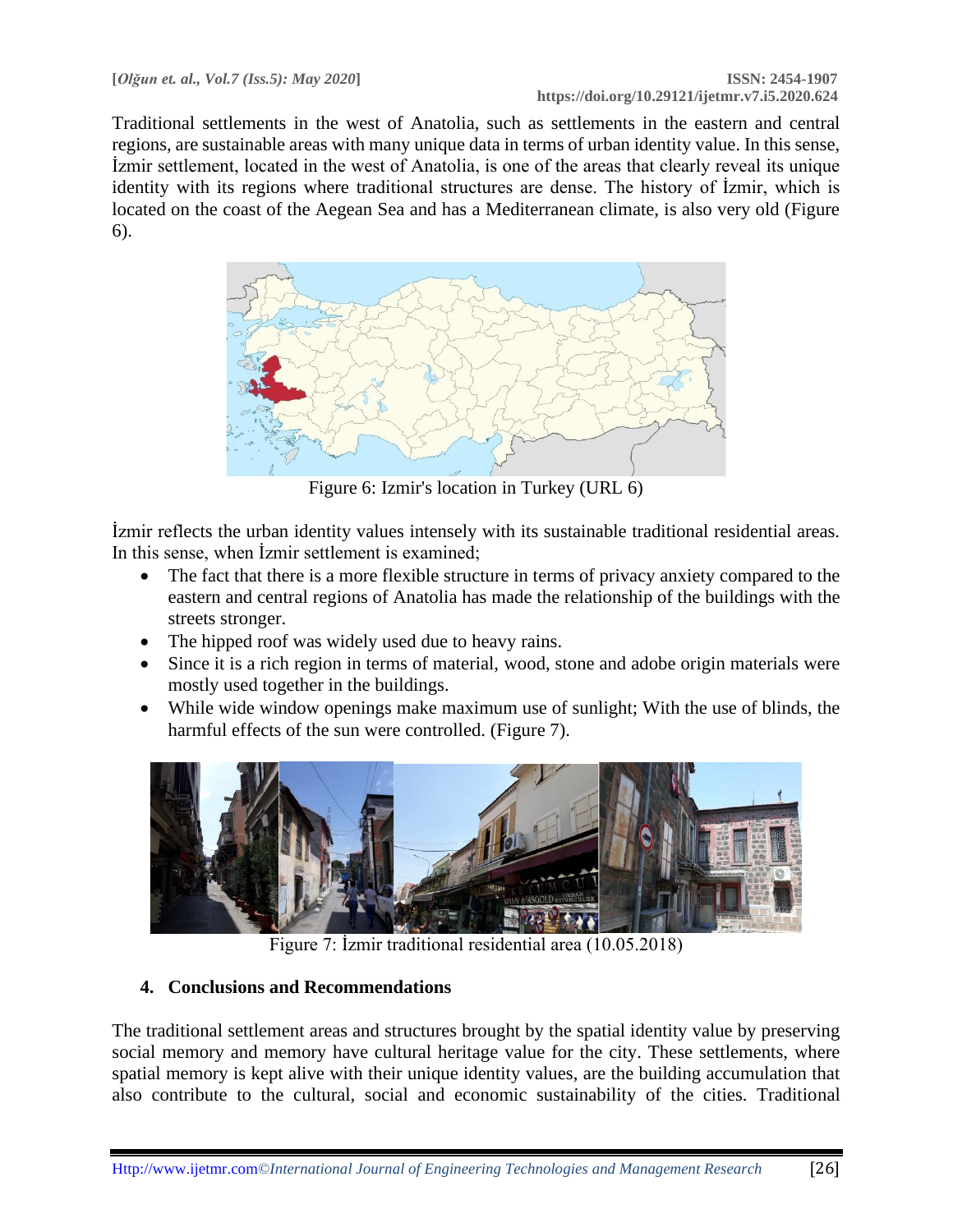settlement areas of Anatolia, where this original accumulation of architectural design that should be preserved with its identity value and transferred to future generations come to life, has many important features.

Although these settlements vary depending on regional, environmental and climatic features, the most important common feature of their traditional structures is; structural identity values. If we consider traditional structures in terms of structural identity values;

- It takes the user to the center within the framework of its cultural identity and knowledge that is intangible as the local values of the region it is in,
- By using the form and function decisions specific to the traditional settlement areas together with the original planning forms specific to the region, it clarified the identity of the building,
- Along with its topography and natural environment integration, it has realized its plans with its environmentalist identity, which is fully sensitive to the climate organization,
- The conservative identity that dominates the traditional social structure is reflected in the plan decisions and street texture,
- The connection of traditional buildings to the street is planned with a courtyard surrounded by high walls, an open-top entrance, sofa or life, which allows the street to have a more spacious and light planning,
- Traditional structures are planned with a function identity that can be classified as sofas, inner sofas, outer sofas and middle sofas (Eldem, 1995),
- In some regions, the roof is built with a slope as a hipped roof for snow and precipitation, and in some regions it is built with terrace roof applications based on summer use,
- The buildings in traditional residential areas are positioned to be less affected by the cold of winter, to head towards the sun and to take into account the dominant wind,
- In terms of the plan scheme, while spaces such as storage and kitchen areas are located on the ground floor, it is considered that the design of open areas facing north in summer and south facing areas for winter is taken into consideration in order to maintain the temperature level,
- Building forms created with a climate usage decision are planned as square or rectangular with minimum surface / exterior decision,
- Depending on the climate characteristics, window sizes / frequencies are taken into consideration with the most efficient usage decisions for the day heat / light of the buildings, and window shutters are included in the planning decisions for the summer with the sun breaker function,
- In these structures, the balconies are kept small, this need is met by the sofa / courtyard or sometimes the roof of the roof,
- Depending on the local characteristics, the most economical / fast accessible material in the region - wood, stone, adobe, etc.- where their identity is made by making their preferences,
- Easy-to-access material selections include rational choices not only for construction but also in terms of repair, recycling and waste management, contributing to the energy identity value of these structures,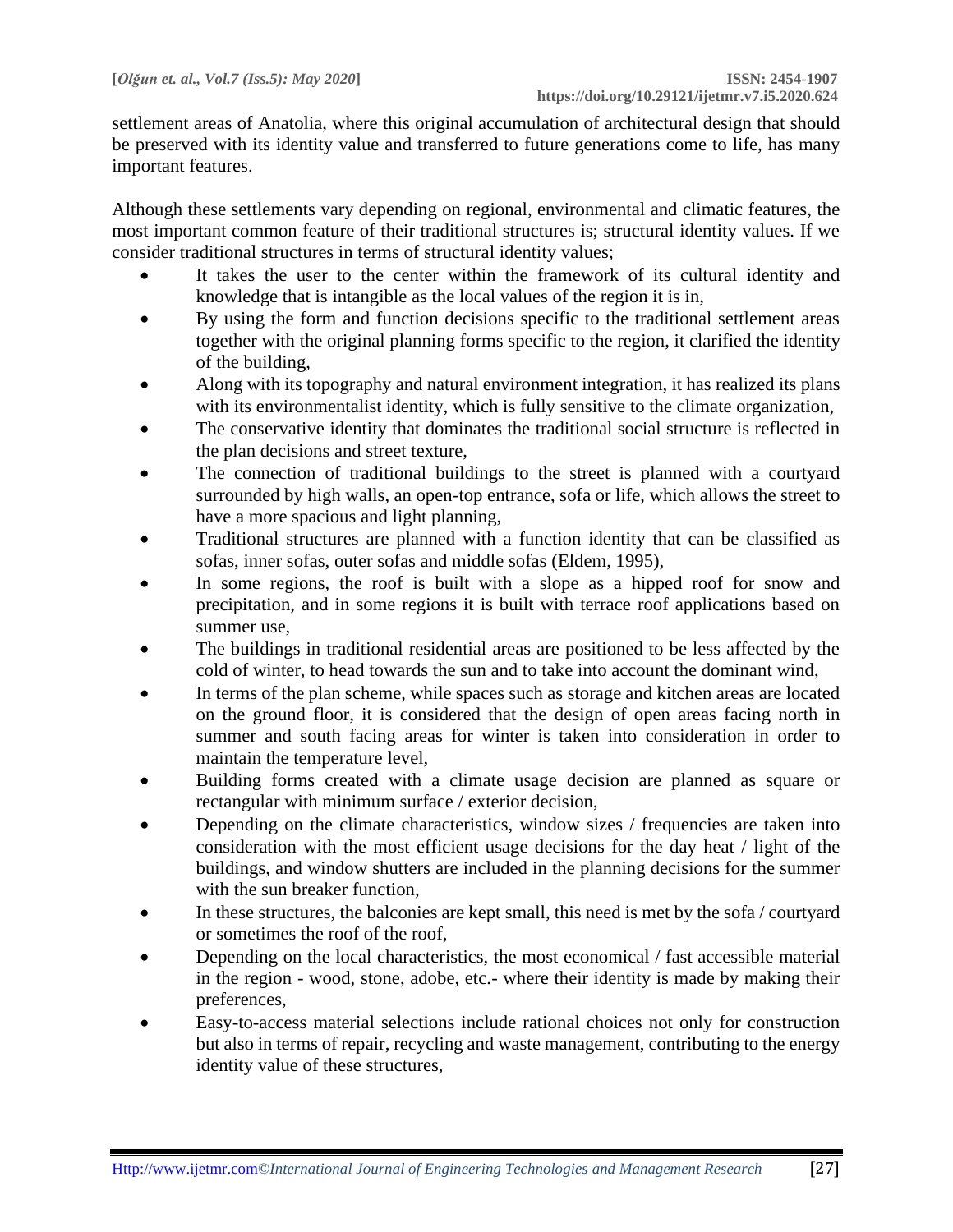- In the buildings, the walls of the ground floor are generally made with local stone, and the upper floor interior / exterior walls are made of wooden carcass, straw reinforcing insulation and lime gypsum plaster as a protector,
- In addition, it is observed that mudbrick, stone and wood materials are used to support low energy consumption, indoor comfort and high insulation performance in the upper floors of the buildings.

When the data obtained are examined; It is believed that the authentic identity values created by the buildings of Anatolian traditional residential areas with the sustainable architectural features preserved from the past to the present should be transferred to future generations and should be a reference to modern architectural approaches.

## **References**

- [1] Akkoç, Y. S. (2017). "The Effects of Urban Transformation Projects on Urban Identity", Contemporary Journal of Local Government, 27 (1), 23-51.
- [2] Akyıldız, N. A. (2017). "Age Friendly Spaces in the Context of Human-Space Relationship", Grafiker Publishing, Ankara.
- [3] Appaduria, A. (1986). "The Social Life of Things: Commodities in Cultural Perspective", Cambridge University Press, Cambridge.
- [4] Beysanoğlu, Ş. (1999). "Diyarbakır History From Its Founding To The Present", Müzeşehir Publication, Istanbul.
- [5] Bilsel, SG, Elderly, E., Büyükmihçı, G., Erkman, S. and Hisarlıgil, H. (2000). "Function Creative Urban Design Cultural Continuity" Providing Urban Design and Applications Symposium in Turkey, 145-153.
- [6] Bilsel, S. G. (2002). "On Urban Culture-Cultural Continuity-Identity Problems and the Concept of Urban Space." Urbanization and Local Governments Symposium, Çukurova University-Adana City Council-Local Agenda 21. Publications, 5, 107-114.
- [7] Bircan, D. (2019). "Sustainable City Suggestions Through Urban Transformation: A Case of Salute", City Academy, 12 (3), 501-519.
- [8] Bozkurt Azezli, G. (2009). "The Investigation of the Interior Design in the Ottoman Housing Architecture in the Example of Safranbolu Houses in the 19th Century", Master Thesis, Istanbul Kültür University.
- [9] Eldem, S. H. (1954). "Turkish House Han Types", İ.T.Ü. Publication of Faculty of Architecture, Istanbul.
- [10] Gladwin, T., Kennely, J. and Krause, S. T. (1995). "Shifting Paradigms for Sustainable Development, Implications for Management Theory and Research", Academy of Management Review, 20 (4), 874-907.
- [11] Göregenli, M. (2010). "Environmental Psychology: Human Space Relations", İstanbul Bilgi University Publications, Istanbul.
- [12] Güleç Solak, S. (2017). "Space-Identity Interaction: A Conceptual and Theoretical Perspective, MANAS Journal of Social Studies, 6 (1), 13-37.
- [13] Jokilehto, J. I. (2005). "A History of Architectural Conservation, The Contribution of English, French, German and Italian Thoughts towards an International Approach to the Conservation of Cultural Property, D.Phil Thesis, The University of York, England
- [14] Keleş, R. (1998). Urban Science Terms Dictionary (2. Edition), Image Publishing, Ankara.
- [15] Lynch, K. (1960). "The Image of the City", The M.I.T. Press, Cambridge, Massachusetts, London.
- [16] Lynch, K. (2014). "Image of City", (Trans.) İ.Başaran, Turkey Işbank Cultural Publications, Istanbul.